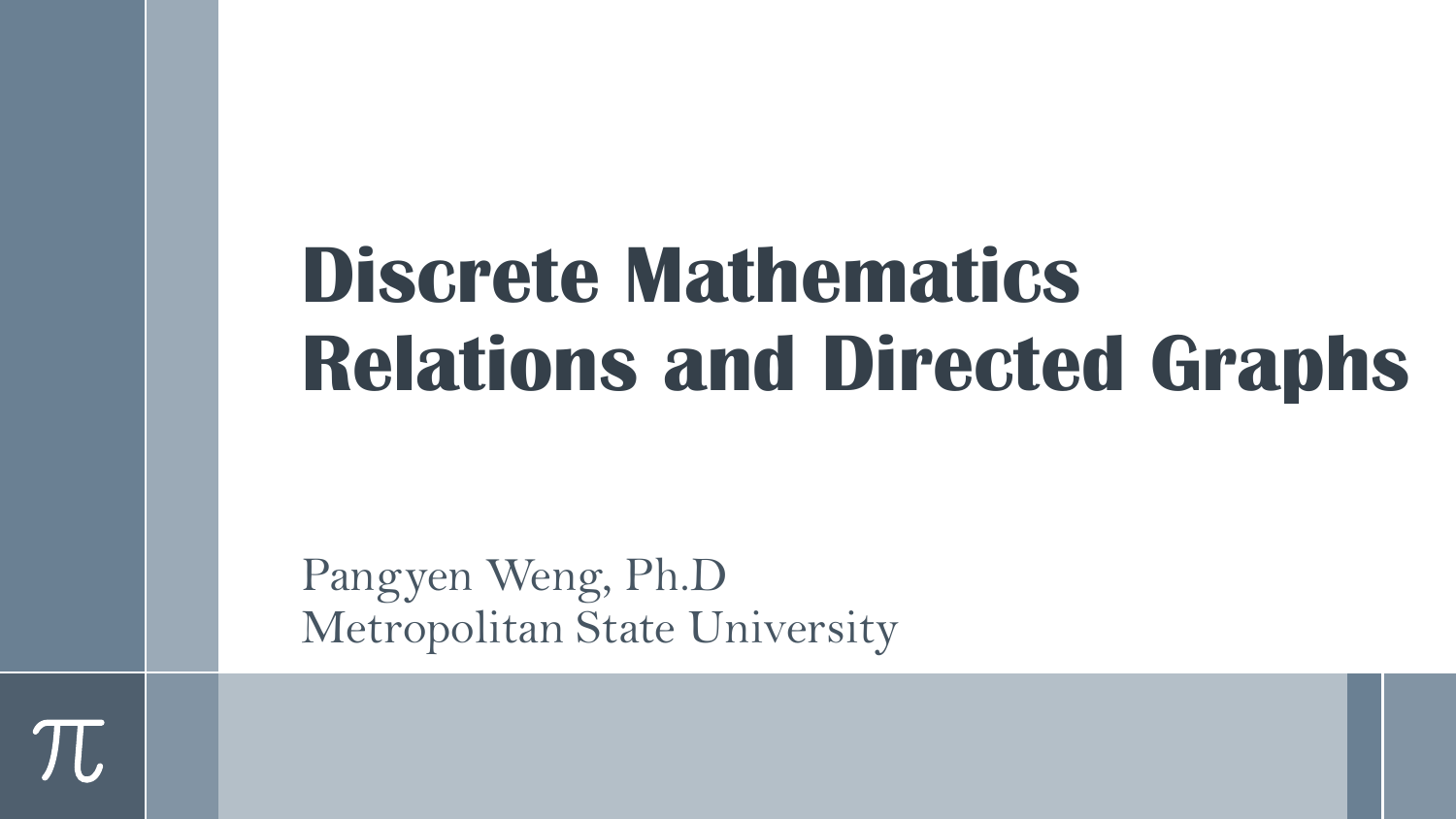# Composition of Relations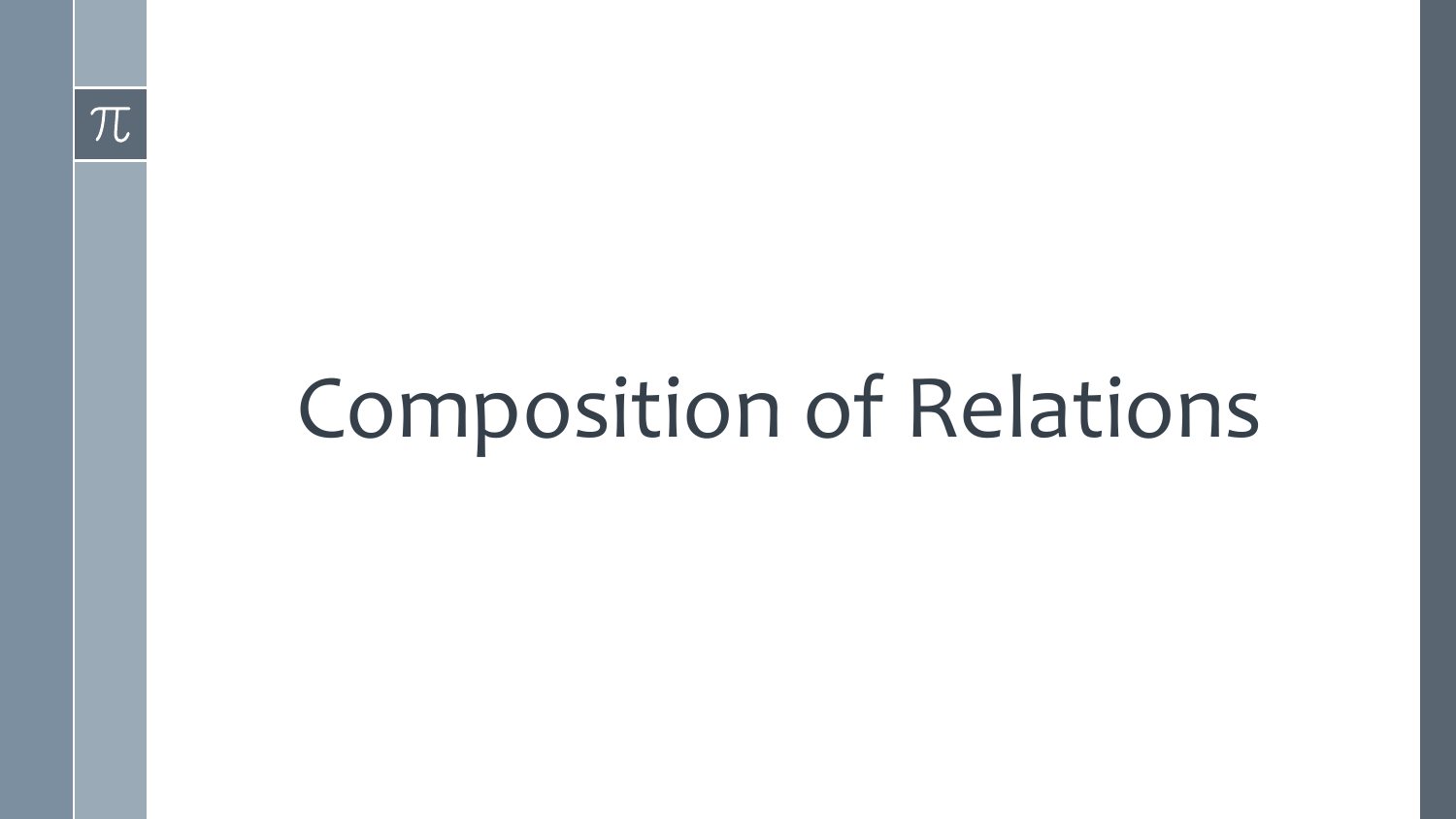#### Composition of Relations

Let R and S be two relations on a set A. The *composition* of R and S, denoted  $S \circ R$ , is defined by  $S \circ R = \{ (a, c) : aRb \text{ and } bSc \text{ for some } b \in A \}.$ In other words,  $a$  $\overline{R}$  $\boldsymbol{b}$  $\mathcal{S}_{0}$  $c$ , or  $a(S \circ R)c$ .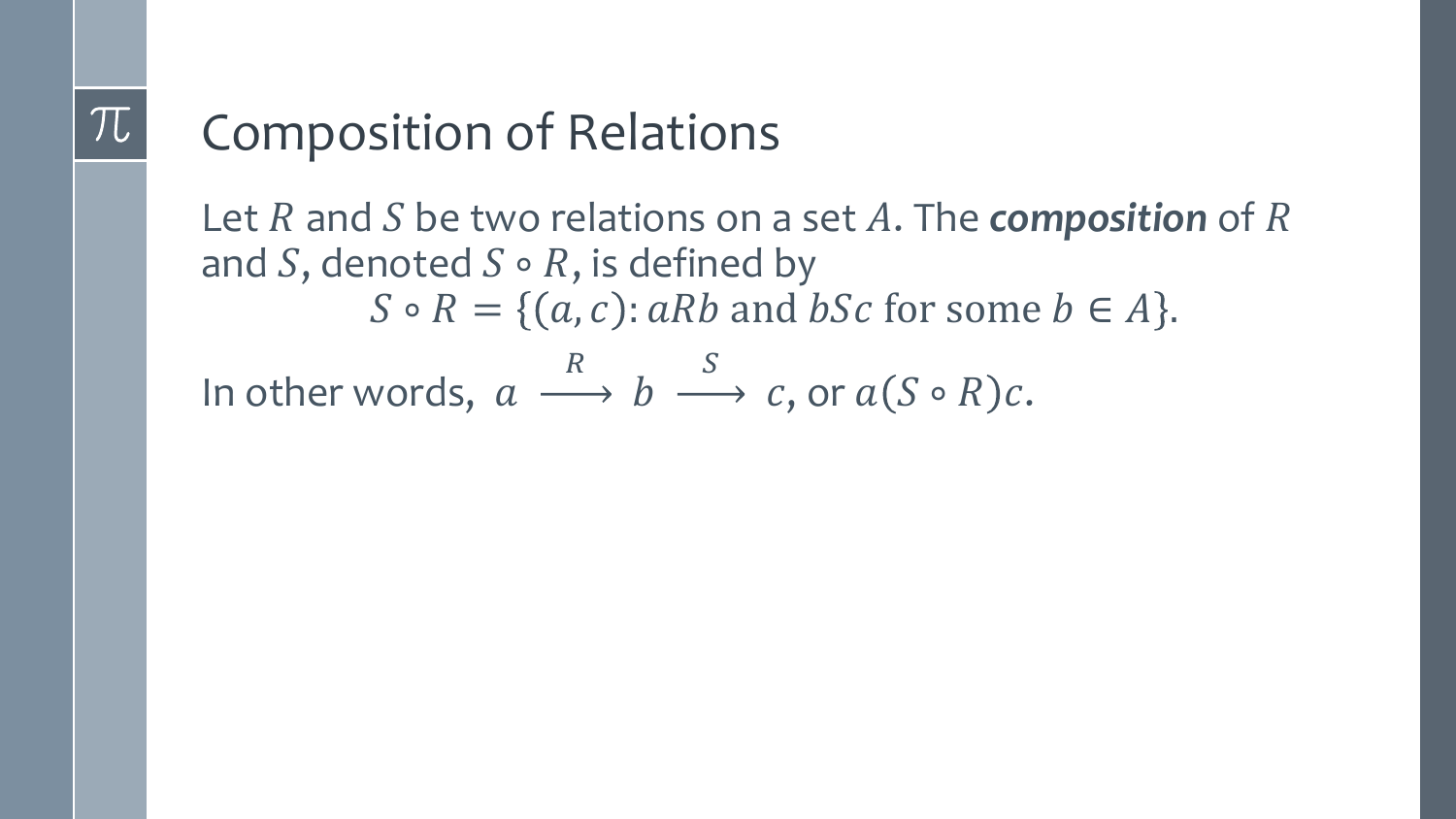### Example Find  $S \circ R$ .



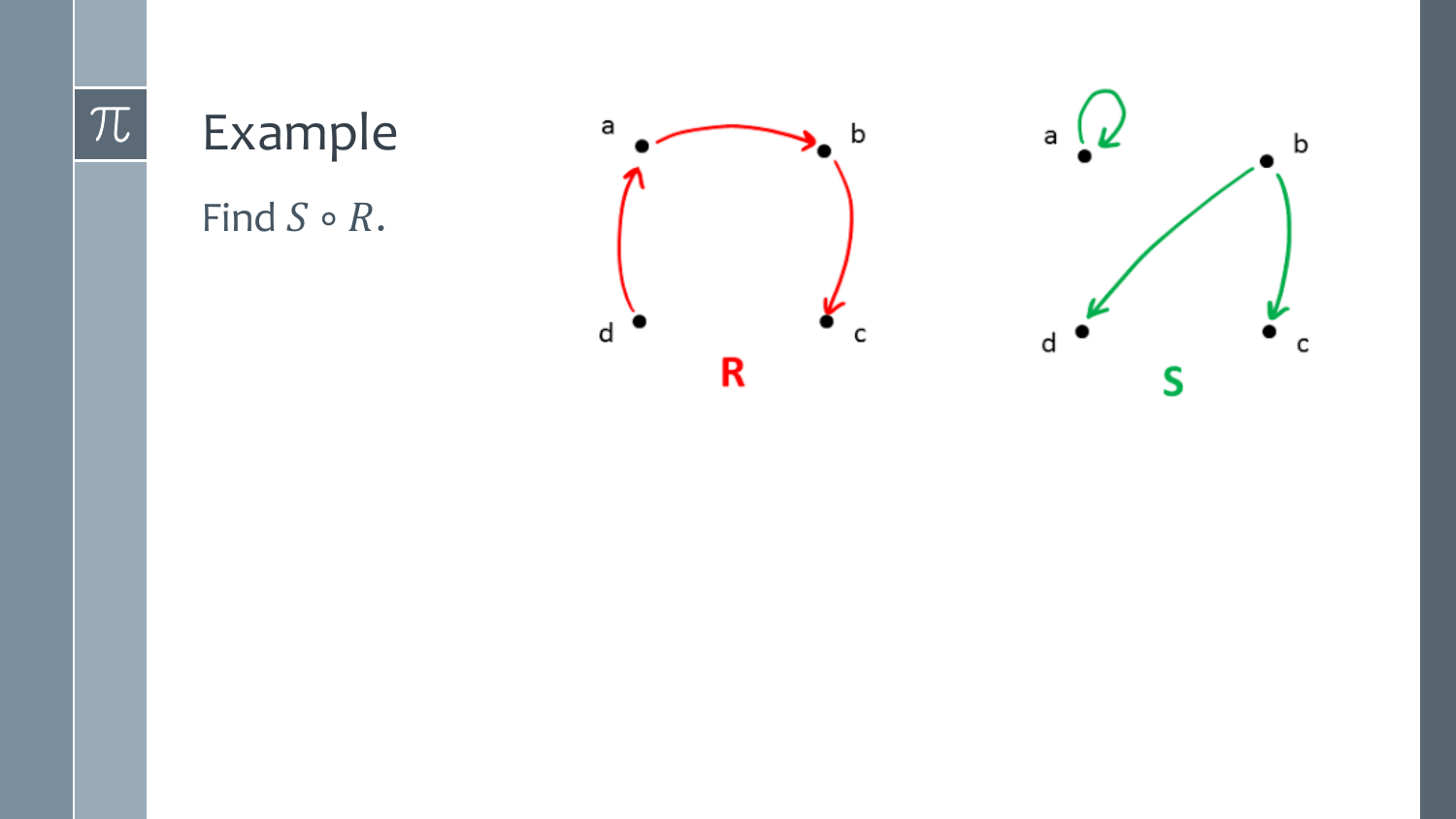#### Powers of Graphs

Denote  $G \circ G = G^2$ ,  $G \circ G \circ G = G^3$ , etc.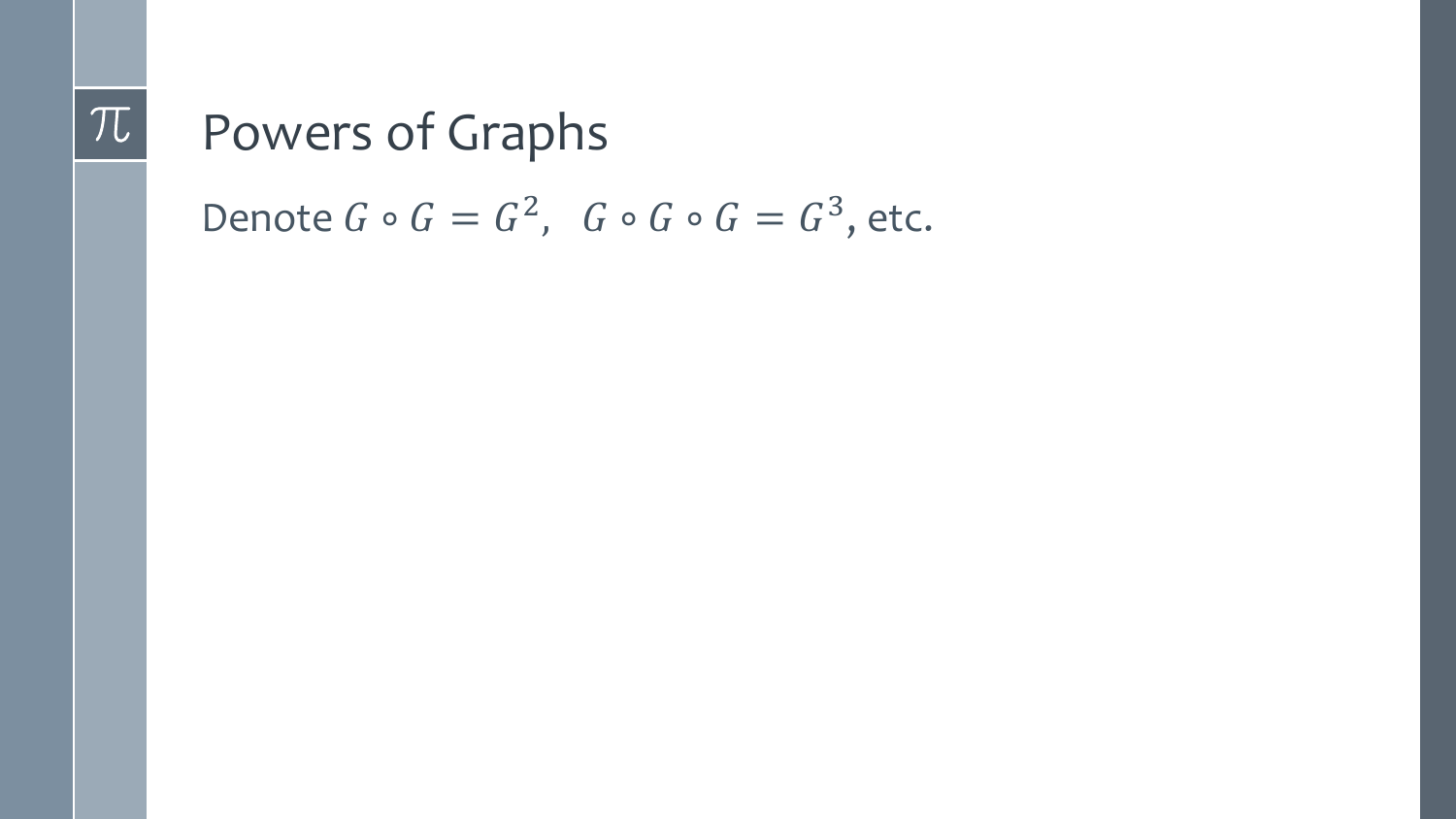#### Powers of Graphs

Denote  $G \circ G = G^2$ ,  $G \circ G \circ G = G^3$ , etc.

**Theorem.**  $u(G^k)v$  iff there is a walk of length  $k$  from  $u$  to  $v$ .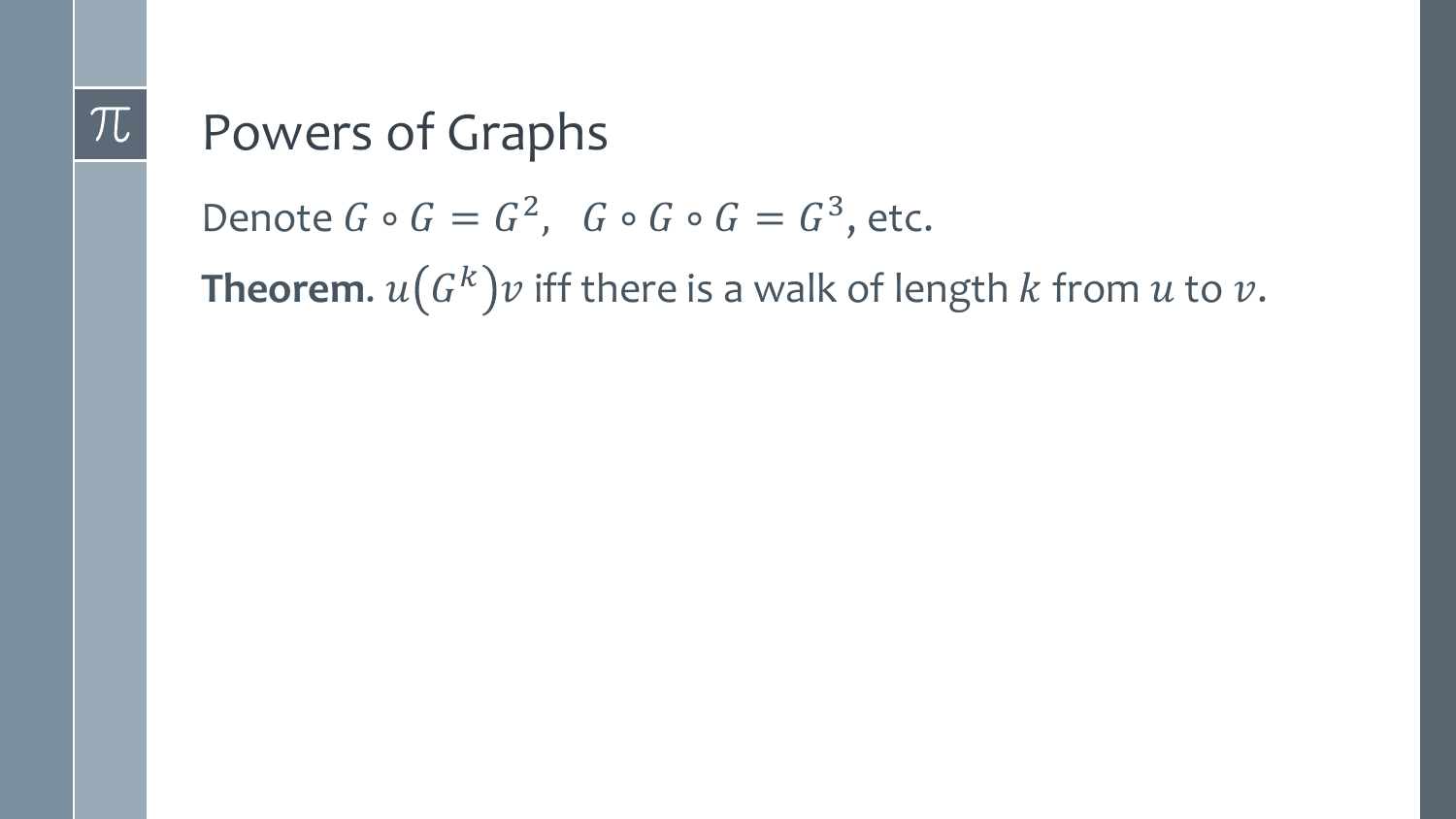#### Powers of Graphs

Denote  $G \circ G = G^2$ ,  $G \circ G \circ G = G^3$ , etc.

**Theorem.**  $u(G^k)v$  iff there is a walk of length  $k$  from  $u$  to  $v$ . **Example.** Graph  $G^2$  and  $G^3$ .

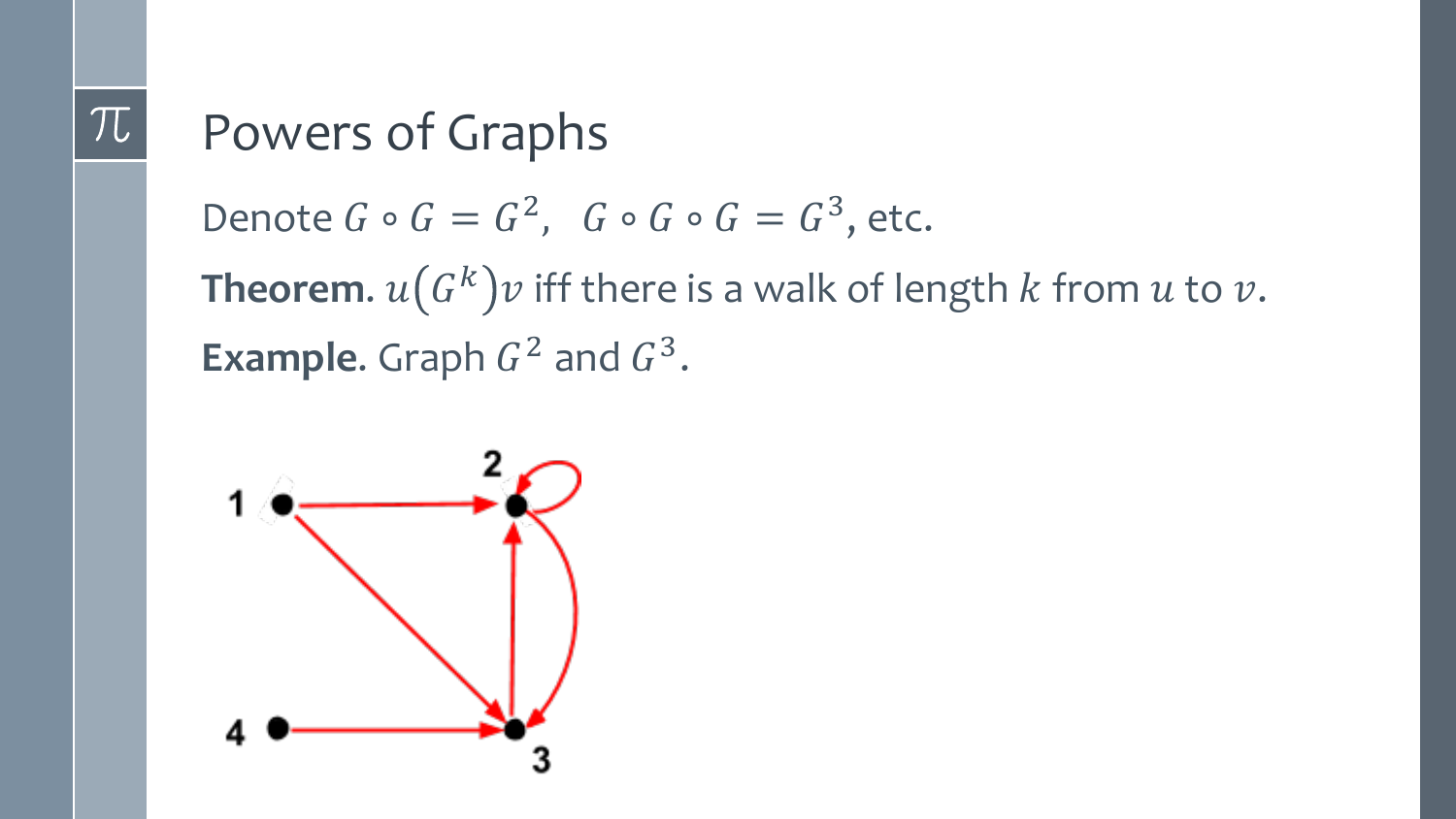#### The Transitive Closure

Definition.  $G^+ = G \cup G^2 \cup G^3 \cup G^4 \cup \cdots$ 

In reality, we only need to consider up to as many vertices:  $G^+ = G \cup G^2 \cup \cdots \cup G^n$ ,  $n = |V|$ .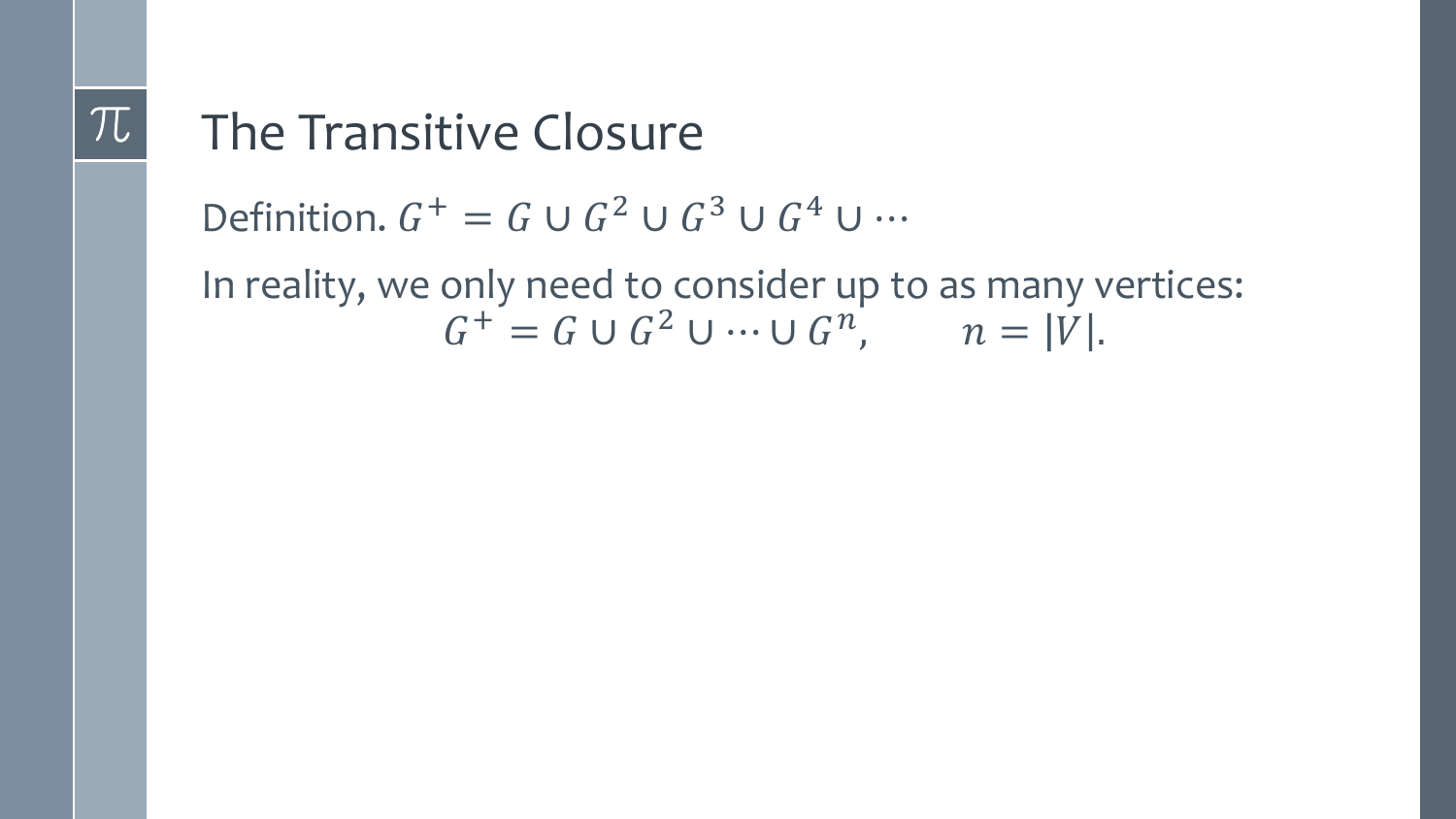#### The Transitive Closure

Definition.  $G^+ = G \cup G^2 \cup G^3 \cup G^4 \cup \cdots$ 

In reality, we only need to consider up to as many vertices:  $G^+ = G \cup G^2 \cup \cdots \cup G^n$ ,  $n = |V|$ .

**Example.** Graph  $G^+$ .